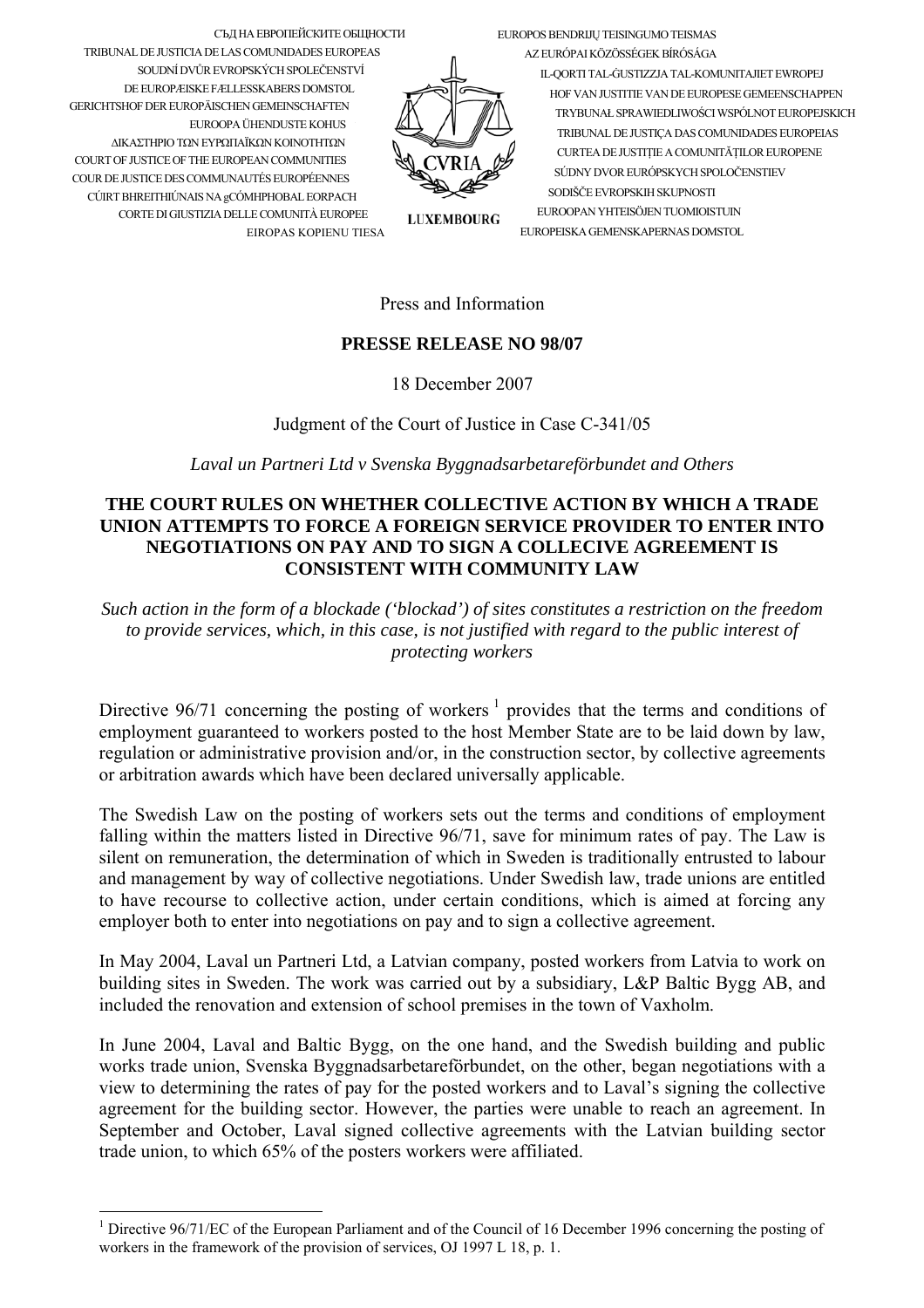On 2 November 2004, Byggnadsarbetareförbundet began collective action in the form of a blockade ('blockad') of all Laval's sites in Sweden. The Swedish electricians' trade union joined in with a sympathy action, the effect of which was to prevent electricians from providing services to Laval. None of the members of those trade unions were employed by Laval. After work had stopped for a certain period, Baltic Bygg was declared bankrupt and the posted workers returned to Latvia.

The Arbetsdomstolen, before which Laval brought proceedings, inter alia, for a declaration as to the lawfulness of the collective action and for compensation for the damage suffered, asked the Court of Justice of the European Communities if Community law precludes trade unions from taking collective action in the circumstances described above.

The Court points out, first of all, that Directive 96/71 does not allow the host Member State to make the provision of services in its territory conditional on the observance of terms and conditions of employment which go beyond the mandatory rules for minimum protection. As regards the matters referred to in Directive 96/71, the latter expressly lays down the degree of protection which undertakings established in other Member States must guarantee, in the host Member State, to the workers posted to the territory of the latter.

The Court then accepts that **the right to take collective action must be recognised as a fundamental right which forms** an integral part of the general principles of Community law the observance of which the Court ensures, but states that the exercise of that right may be subject to certain restrictions. **The fundamental nature** of the right to take collective action **is not such as to render Community law inapplicable to such action**, taken against an undertaking established in another Member State which posts workers in the framework of the transnational provision of services.

In this case, the Court points out that the **right of trade unions of a Member State to take collective action** by which undertakings established in other Member States may be forced into negotiations with the trade unions of unspecified duration in order to ascertain minimum wage rates and to sign a collective agreement – the terms of which go beyond the minimum protection guaranteed by Directive 96/71 – **is liable to make it less attractive, or more difficult, for such undertakings to carry out construction work in Sweden, and therefore constitutes a restriction on the freedom to provide services**.

A restriction on the freedom to provide services may be justified only if it pursues a legitimate objective compatible with the Treaty and is justified by overriding reasons of public interest; if that is the case, it must be suitable for securing the attainment of the objective which it pursues and not go beyond what is necessary in order to attain it.

In that regard, the Court points out that **the right to take collective action for the protection of the workers of the host State against possible social dumping may constitute an overriding reason of public interest**. In that context, **the blockading** of sites by a trade union of the host Member State which is aimed at ensuring that workers posted in the framework of a transnational provision of services have their terms and conditions of employment fixed at a certain level**, falls within the objective of protecting workers**.

However, as regards the specific obligations, linked to signature of the collective agreement for the building sector which the trade unions seek to impose on undertakings established in other Member States by way of collective action, **the obstacle which that action forms cannot be justified with regard to such an objective**. With regard to workers posted in the framework of a transnational provision of services, **their employer is required, as a result of the**